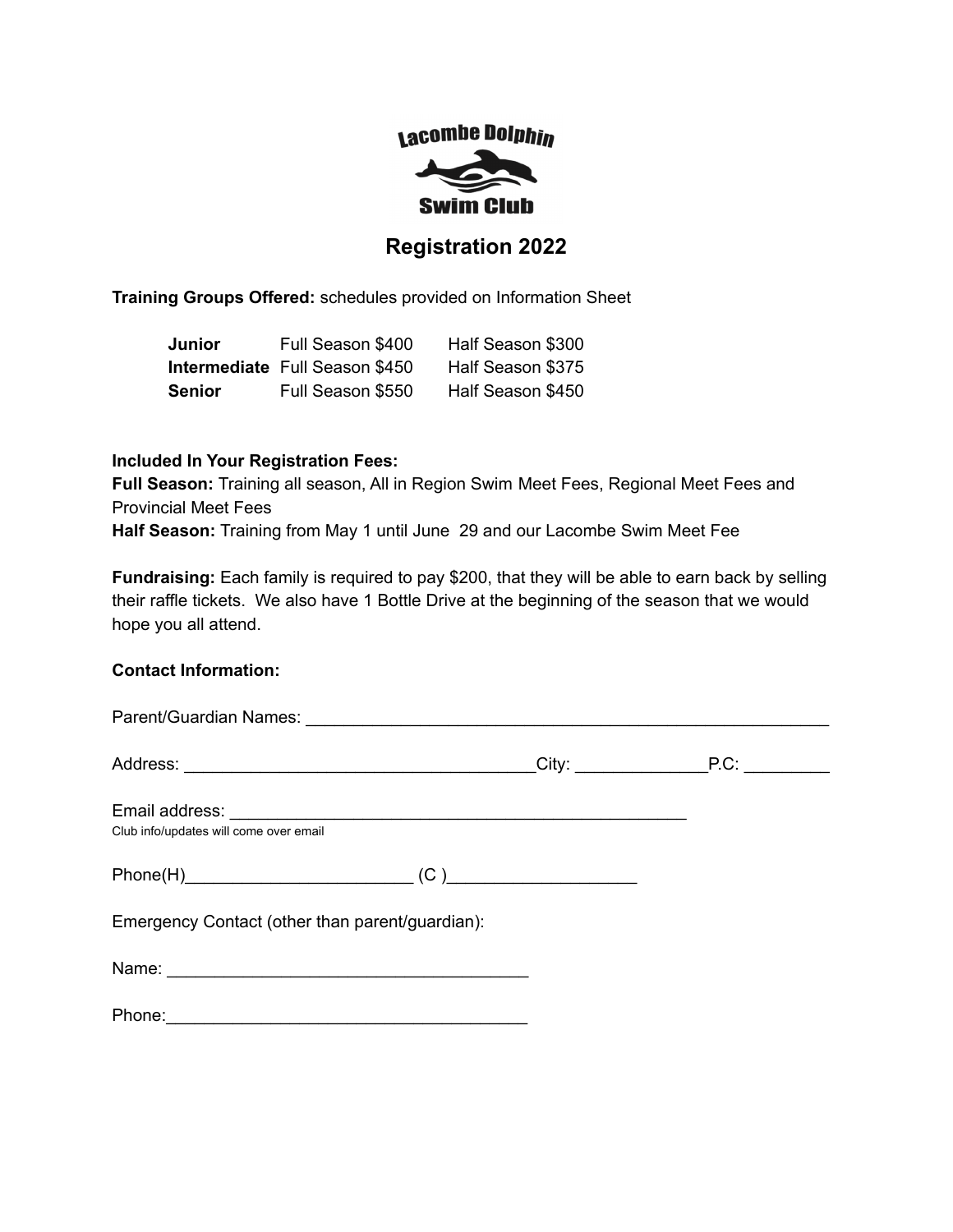# **Swimmer Information and Fees:**

# **SWIMMER #1**: Male or Female (circle)

| Junior Intermediate Senior (circle) Full or Half (circle) \$                                                                                      |  |  |
|---------------------------------------------------------------------------------------------------------------------------------------------------|--|--|
| <b>SWIMMER #2: Male or Female (circle)</b>                                                                                                        |  |  |
|                                                                                                                                                   |  |  |
| MedicalConditions/Medications/Allergies/Behavior________________________________                                                                  |  |  |
|                                                                                                                                                   |  |  |
| Junior Intermediate Senior (circle) Full or Half (circle) \$                                                                                      |  |  |
|                                                                                                                                                   |  |  |
| <b>SWIMMER #3: Male or Female (circle)</b>                                                                                                        |  |  |
|                                                                                                                                                   |  |  |
|                                                                                                                                                   |  |  |
| MedicalConditions/Medications/Allergies/Behavior________________________________<br>Previous Swim club (if applicable) Last Swim level completed: |  |  |
|                                                                                                                                                   |  |  |
| Junior Intermediate Senior (circle) Full or Half (circle) \$<br><b>SWIMMER #4: Male or Female (circle)</b>                                        |  |  |
|                                                                                                                                                   |  |  |
| Name: Name:<br>MedicalConditions/Medications/Allergies/Behavior________________________________                                                   |  |  |
|                                                                                                                                                   |  |  |

**SubTotal (A) Swimmer 1+2+3+4= Fees \$\_\_\_\_\_\_\_\_\_\_\_\_\_**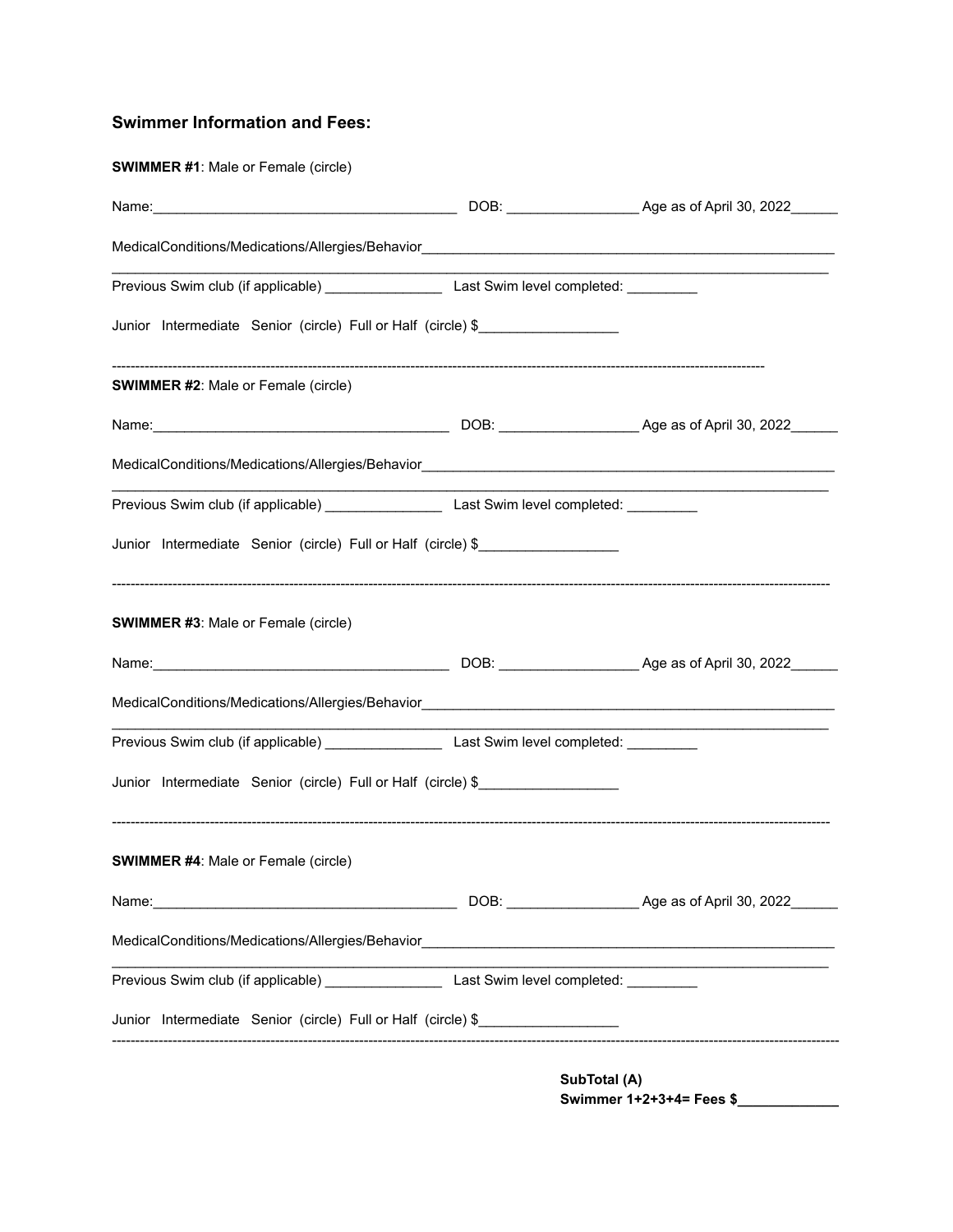| Subtotal (A) From previous page:                                                                                           | \$                                                                                                                                                                                                                                                                                                                                                                                                                              |
|----------------------------------------------------------------------------------------------------------------------------|---------------------------------------------------------------------------------------------------------------------------------------------------------------------------------------------------------------------------------------------------------------------------------------------------------------------------------------------------------------------------------------------------------------------------------|
| Registration Night Discount: \$25 discount/Family. APPLIES TO FULL SEASON<br><b>ONLY</b> if you attend Registration Night. | $-$ \$25/family \$- $\frac{1}{2}$                                                                                                                                                                                                                                                                                                                                                                                               |
|                                                                                                                            |                                                                                                                                                                                                                                                                                                                                                                                                                                 |
| Late Registration Fee of \$50 if registration is received after April 25, 2022                                             |                                                                                                                                                                                                                                                                                                                                                                                                                                 |
|                                                                                                                            | $\frac{1}{\sqrt{1-\frac{1}{2}}}\frac{1}{\sqrt{1-\frac{1}{2}}}\frac{1}{\sqrt{1-\frac{1}{2}}}\frac{1}{\sqrt{1-\frac{1}{2}}}\frac{1}{\sqrt{1-\frac{1}{2}}}\frac{1}{\sqrt{1-\frac{1}{2}}}\frac{1}{\sqrt{1-\frac{1}{2}}}\frac{1}{\sqrt{1-\frac{1}{2}}}\frac{1}{\sqrt{1-\frac{1}{2}}}\frac{1}{\sqrt{1-\frac{1}{2}}}\frac{1}{\sqrt{1-\frac{1}{2}}}\frac{1}{\sqrt{1-\frac{1}{2}}}\frac{1}{\sqrt{1-\frac{1}{2}}}\frac{1}{\sqrt{1-\frac{$ |
|                                                                                                                            |                                                                                                                                                                                                                                                                                                                                                                                                                                 |
|                                                                                                                            | Total: \$____________                                                                                                                                                                                                                                                                                                                                                                                                           |
|                                                                                                                            |                                                                                                                                                                                                                                                                                                                                                                                                                                 |
| <b>PAYMENT OPTIONS:</b>                                                                                                    |                                                                                                                                                                                                                                                                                                                                                                                                                                 |
| Paid Full (April 1, 2022) \$                                                                                               | $Chq \#$                                                                                                                                                                                                                                                                                                                                                                                                                        |
| Paid Half (April 1, 2022) \$                                                                                               |                                                                                                                                                                                                                                                                                                                                                                                                                                 |
| (June 1, 2022) \$                                                                                                          |                                                                                                                                                                                                                                                                                                                                                                                                                                 |
| Fundraising: \$200 (cashed May 1, 2022)                                                                                    | $Chq \#$                                                                                                                                                                                                                                                                                                                                                                                                                        |

Payments can be made as full payment dates April 1, 2022 or 50/50 split with 1 cheque dated April 1, 2022 and 1 cheque dated June 1, 2022. Any cancellations after April 1, 2022 will be charged a \$60 administration fee. All payments must be made by due dates or your swimmer will not be allowed in the pool. Make cheques payable to: Lacombe Dolphin Swim Club *We may be able to accept e-transfer if needed.*

Please Note: The **coaches have final say** as to the training group your child swims in. Swimmers may be moved throughout the season to ensure children are in the appropriate training level for their ability. If a swimmer is moved throughout the season payment will be adjusted accordingly on a prorated basis.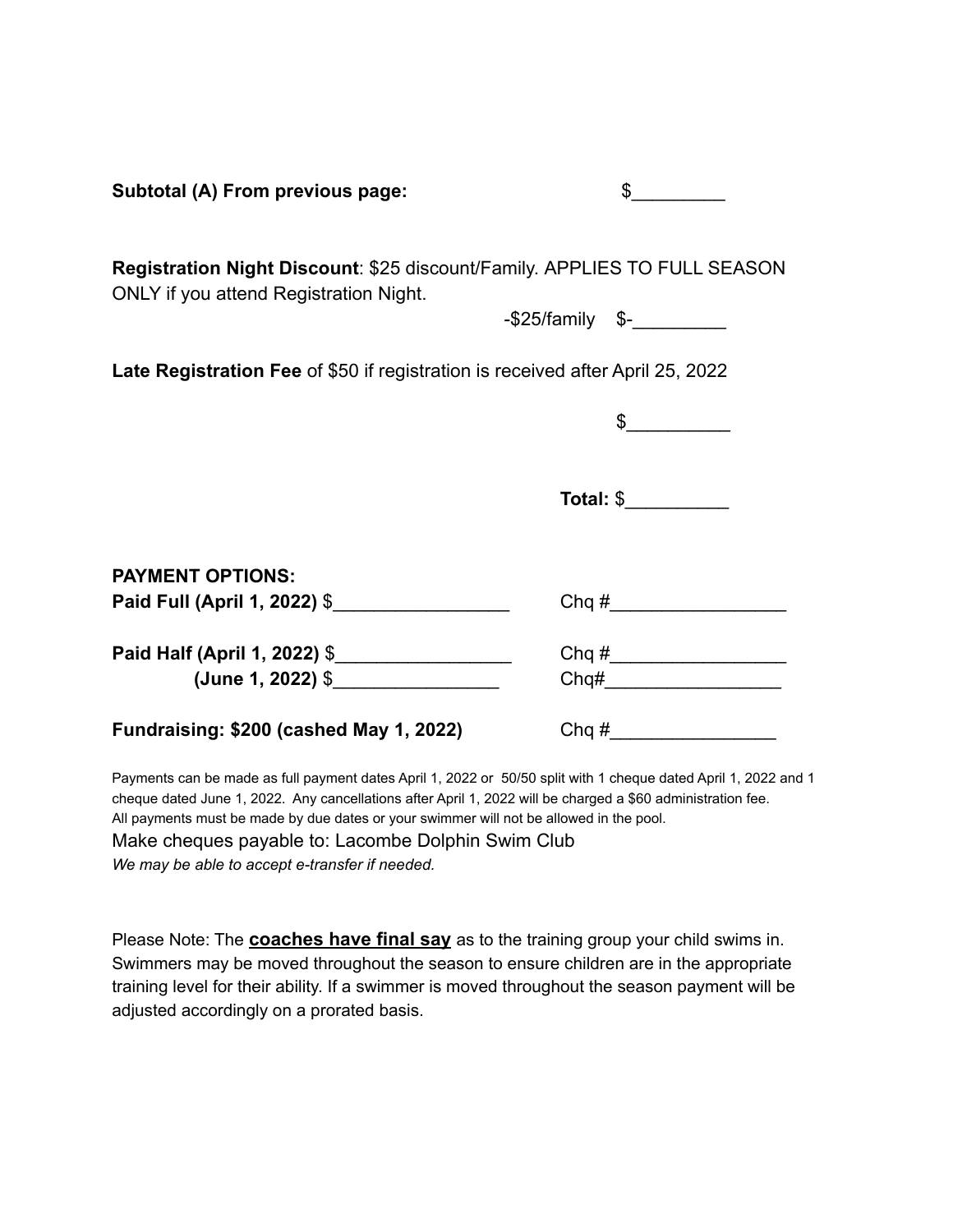### **PARENTS/GUARDIANS:**

- **Parents/Guardians are required to volunteer as officials. This includes the Lacombe Swim Meet and all meets your child attends (if possible) this includes Regionals and Provincials.**
- **● Parents/Guardians are required to volunteer at our Lacombe Swim Meet. There are many volunteering opportunities at this meet.**
- **All parents/guardians are required to take the Timing course, which is available on-line. Please indicate which you will take. NOTE: you MUST complete the Timing Course prior to the Stroke and Turn course. Timing course: yes or no Stroke and Turn course: yes or no**
- **I agree to participate in fundraising**
- **Parents are not permitted to speak to children or coaches during training time, to ensure safety for all swimmers. New "Safe Swim" Policy as per Swim Alberta.**
- **● I understand that Coaches CAN NOT drive any children to swim meets.**

Signature Parent or Legal Guardian: x Date: \_\_\_\_\_\_\_\_\_\_\_\_\_\_\_\_\_\_\_\_\_\_\_\_\_\_\_\_\_\_

# **RELEASE FORM:**

In the case of EMERGENCY or INJURY every reasonable effort will be made to contact parents and/or Guardians. In the event that parent/legal guardian cannot be reached, permission is given to the Lacombe Dolphins Swim Clubs representative to seek required treatment.

I do hereby release, absolve, indemnify and save harmless the Lacombe Dolphin Swim Club, its coaches and officers, and all of them from any claim, which I or the swimmer may have as a result of his or her, participation. I do assume the entire risks and hazards incidental to this activity and hereby waive all claims, which I or the swimmer may have against the abovementioned organization or individuals.

Signature Parent or Legal Guardian: x\_\_\_\_\_\_\_\_\_\_\_\_\_\_\_\_\_\_\_\_\_\_\_\_\_\_\_\_\_\_\_\_ Date: \_\_\_\_\_\_\_\_\_\_\_\_\_\_\_\_\_